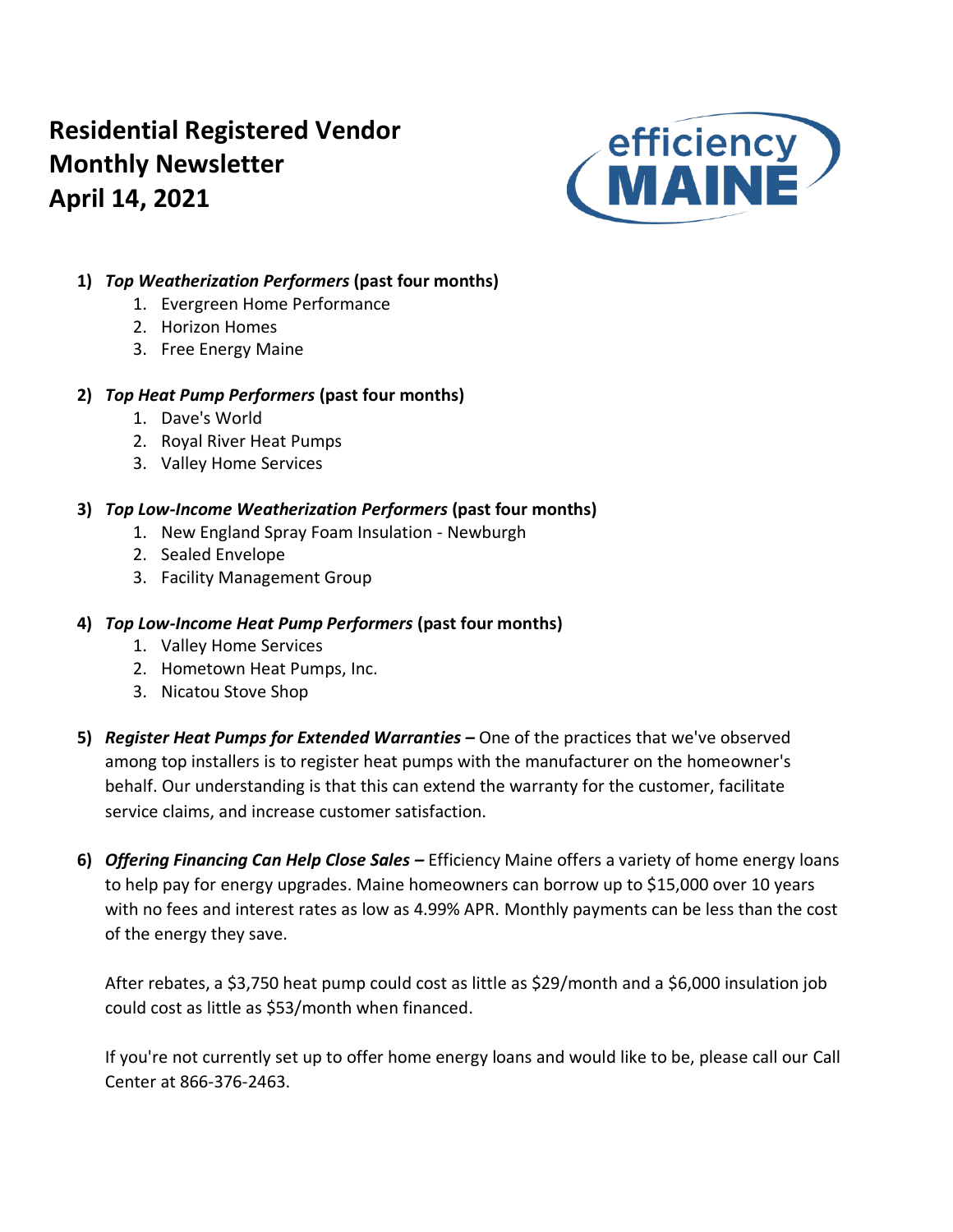**7)** *Heat Pump Installation Training Opportunities* **–** The following courses are being offered by Efficiency Maine Registered Trainers.

| <b>Dates</b>               | <b>Course Title</b>  | Location                                            | <b>Registration Information</b>     |
|----------------------------|----------------------|-----------------------------------------------------|-------------------------------------|
| $5/3/2021 -$<br>5/7/2021   | Heat Pump Installer* | <b>Maine Energy</b><br><b>Marketers Association</b> | <b>Click for Course Information</b> |
| $6/16/2021 -$<br>6/20/2021 | Heat Pump Installer* | <b>Maine Energy</b><br><b>Marketers Association</b> | <b>Click for Course Information</b> |

\* Eligible for [Efficiency Maine scholarship](https://www.efficiencymaine.com/docs/RRV-Heat-Pump-Training-Scholarship-Application.pdf) (50% up to \$500)

- **8)** *Tip for Getting Your Rebate Quickly –* If you haven't done so already, please consider switching to our new [1-page heat pump rebate claim form.](https://www.efficiencymaine.com/docs/Residential-Heat-Pump-Rebate-Claim-Form.pdf) It saves time and paper, and reduces the risk that claim processing will be delayed as a result of missing documentation.
- **9)** *Tip from the Field –* One common theme we hear from homeowners is how much they appreciate it when vendors clean up before leaving the work site.
- **10)** *Tool of the Month –* If you're looking for a concise list of all of Efficiency Maine's residential incentives, you'll find the latest offerings in our [Residential Incentives brochure](https://www.efficiencymaine.com/docs/All-Programs-Brochure.pdf) and on our [At](https://www.efficiencymaine.com/at-home/)  [Home web page.](https://www.efficiencymaine.com/at-home/) Both resources also list current federal tax incentives and energy utility rebates. If you'd like a free supply of Residential Incentives brochures, please call our Call Center at 866-376-2463 and let them know.
- **11)** *March Loans up 40% Year-Over-Year and Year-to-Date Loans were up 30% –* If you don't already have a loan portal ID and password, you can reach our financial services provider (NEIF) by calling our Call Center (866-376-2463).

### **PROGRAM RESULTS**



#### **Energy Loans**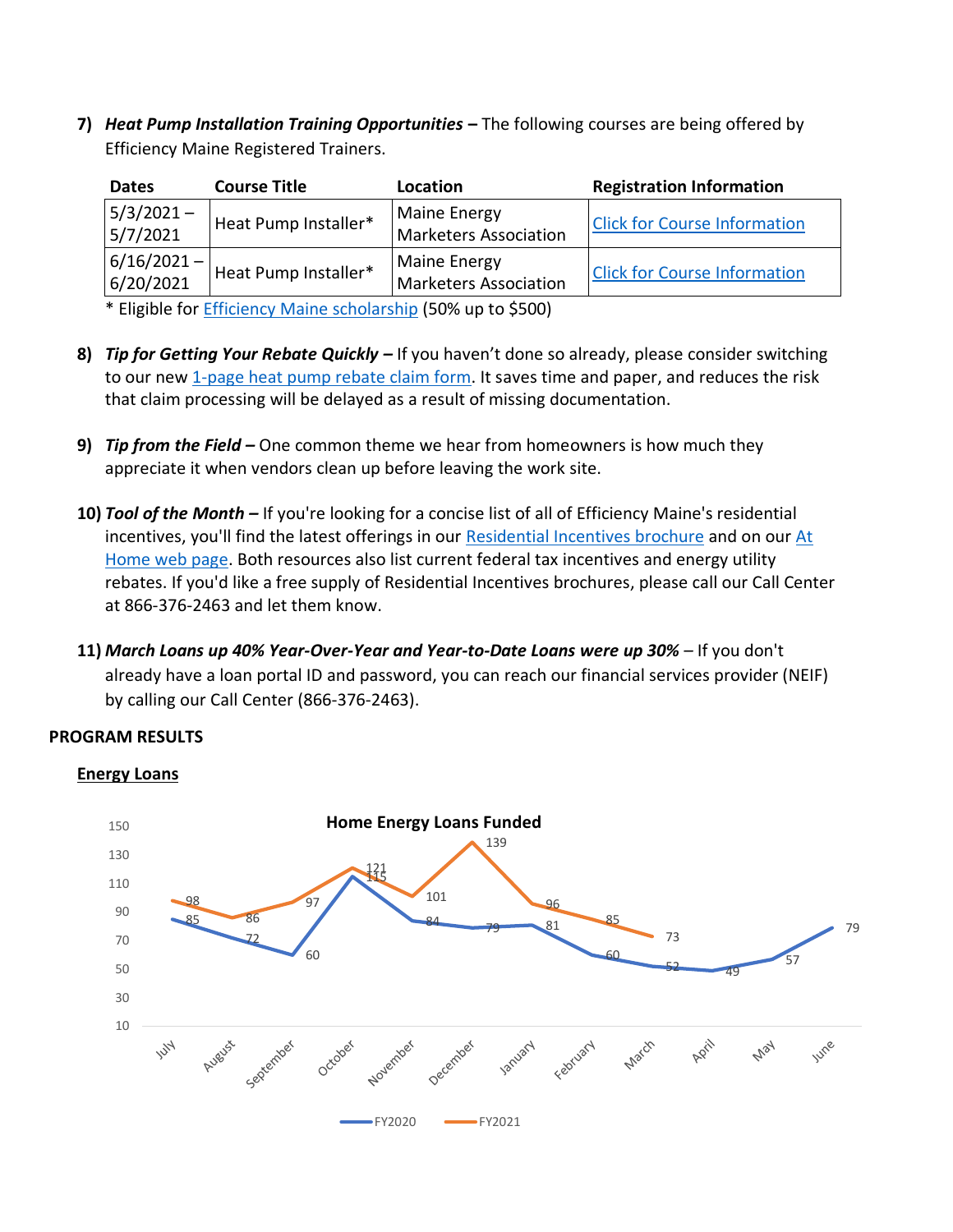# **Home Energy Savings Program (HESP)**



**HESP Number of Rebates - Last 12 Months**

|  |  | HESP Number of Rebates - Last 12 Months (DETAILS) |  |  |  |
|--|--|---------------------------------------------------|--|--|--|
|--|--|---------------------------------------------------|--|--|--|

|      | <b>HESP Rebate</b>               |     | 2020           |              |                |              |             |       |       |            |       |       | 2021  |              |  |  |
|------|----------------------------------|-----|----------------|--------------|----------------|--------------|-------------|-------|-------|------------|-------|-------|-------|--------------|--|--|
| $\#$ | <b>Type</b>                      | Apr | May            | Jun          | Jul            | Aug          | Sep         | Oct   | Nov   | <b>Dec</b> | Jan   | Feb   | Mar   | <b>Total</b> |  |  |
| 1    | Heat Pumps -<br>1st Indoor Units | 333 | 499            | 477          | 572            | 1,221        | 1,567       | 1,574 | 1,238 | 1,452      | 1,188 | 816   | 939   | 11,876       |  |  |
|      | Heat Pumps -<br>2nd Indoor       |     |                |              |                |              |             |       |       |            |       |       |       |              |  |  |
| 2    | Units                            | 168 | 248            | 218          | 245            | 552          | 734         | 780   | 616   | 742        | 645   | 451   | 497   | 5,896        |  |  |
| 3    | Air Sealing                      | 46  | 31             | 20           | 21             | 67           | 54          | 115   | 123   | 134        | 84    | 75    | 93    | 863          |  |  |
| 4    | <b>Attic Insulation</b>          | 49  | 33             | 26           | 17             | 54           | 65          | 91    | 104   | 124        | 95    | 67    | 100   | 825          |  |  |
| 5    | <b>Basement</b><br>Insulation    | 34  | 21             | 22           | 16             | 38           | 44          | 88    | 96    | 99         | 80    | 57    | 77    | 672          |  |  |
| 6    | Wall Insulation                  | 22  | 13             | 11           | 9              | 23           | 17          | 30    | 34    | 49         | 30    | 18    | 33    | 289          |  |  |
| 7    | Geothermal HP                    | 4   | 1              | $\mathbf{1}$ | $\mathbf{1}$   | $\mathbf{1}$ | $\mathbf 0$ | 3     | 2     | 3          | 5     | 5     | 4     | 30           |  |  |
| 8    | Pellet Boiler                    | 1   | $\overline{2}$ | 3            | $\overline{2}$ | 6            | 8           | 3     | 10    | 12         | 6     | 8     | 6     | 67           |  |  |
|      | <b>Total</b>                     | 657 | 848            | 778          | 883            | 1,962        | 2,489       | 2,684 | 2,223 | 2,615      | 2,133 | 1,497 | 1,749 | 20,518       |  |  |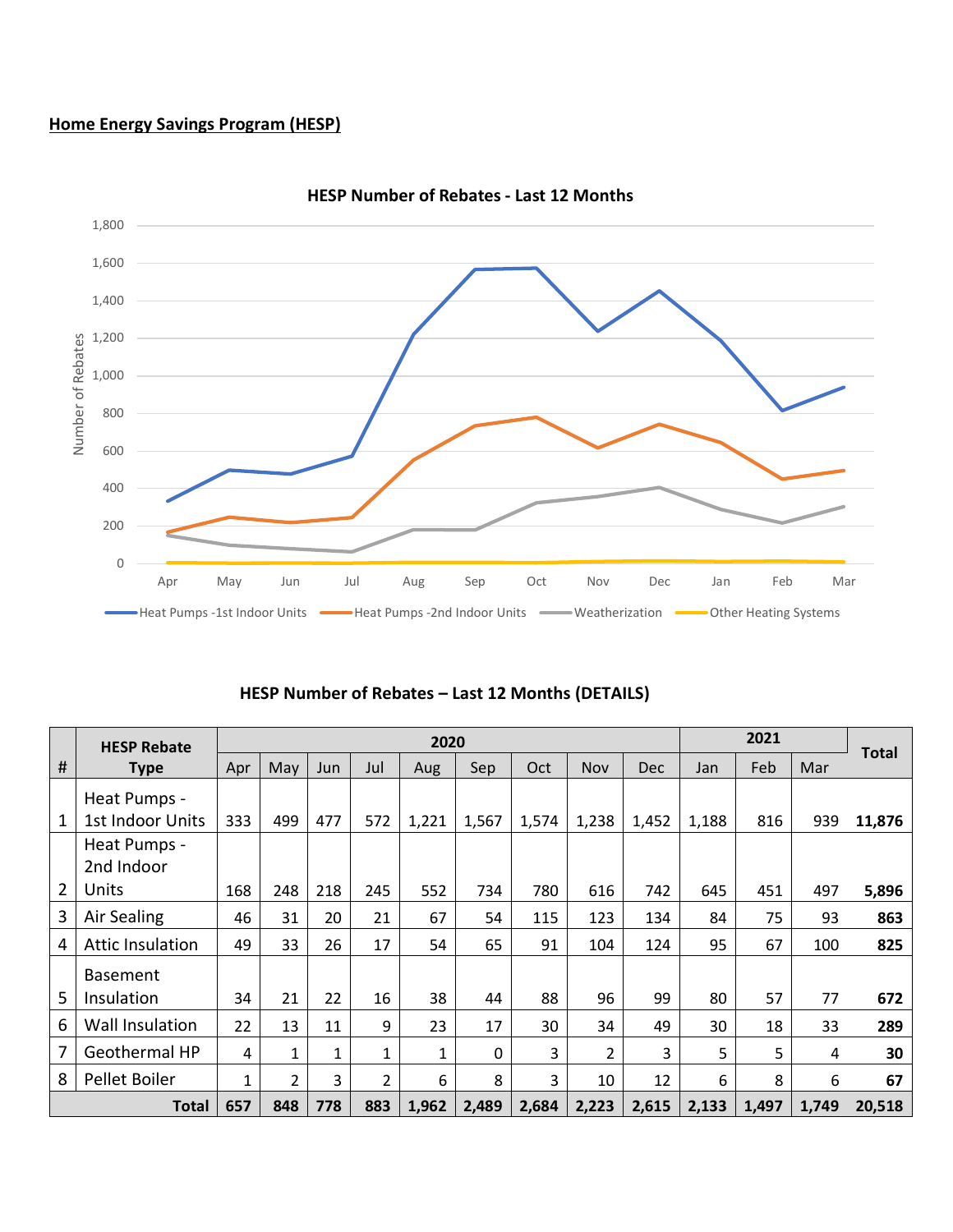

#### **Fiscal Year To Date Rebate Comparisons**

# **Fiscal Year-to-Date Rebate Comparisons (DETAILS)**

| #                               | <b>HESP Rebate Type</b>    | <b>FYTD 15</b> | <b>FYTD 16</b> | FYTD <sub>17</sub> | FYTD <sub>18</sub> | <b>FYTD 19</b> | <b>FYTD 20</b> | <b>FYTD 21</b> |  |
|---------------------------------|----------------------------|----------------|----------------|--------------------|--------------------|----------------|----------------|----------------|--|
|                                 | Heat Pumps -               |                |                |                    |                    |                |                |                |  |
| $\mathbf{1}$                    | 1st Indoor Units           | 5,075          | 3,951          | 3,712              | 3,907              | 4,877          | 5,453          | 10,567         |  |
|                                 | Heat Pumps -               |                |                |                    |                    |                |                |                |  |
| 2                               | 2nd Indoor Units           | 0              | 0              | 747                | 1,811              | 2,448          | 2,626          | 5,262          |  |
| 3                               | Air Sealing                | 1,738          | 1,361          | 1,045              | 817                | 1,068          | 922            | 766            |  |
| 4                               | <b>Attic Insulation</b>    | 796            | 866            | 698                | 552                | 877            | 775            | 717            |  |
| 5                               | <b>Basement Insulation</b> | 622            | 487            | 402                | 304                | 676            | 607            | 595            |  |
| 6                               | Wall Insulation            | 159            | 199            | 196                | 145                | 298            | 231            | 243            |  |
| $\overline{7}$                  | Geothermal HP              | 76             | 50             | 69                 | 15                 | 21             | 28             | 24             |  |
| 8                               | Pellet Boiler              | 254            | 65             | 69                 | 48                 | 40             | 50             | 61             |  |
| <b>Total Measures Installed</b> |                            | 8,720          | 6,979          | 6,938              | 7,599              | 10,305         | 10,692         | 18,235         |  |